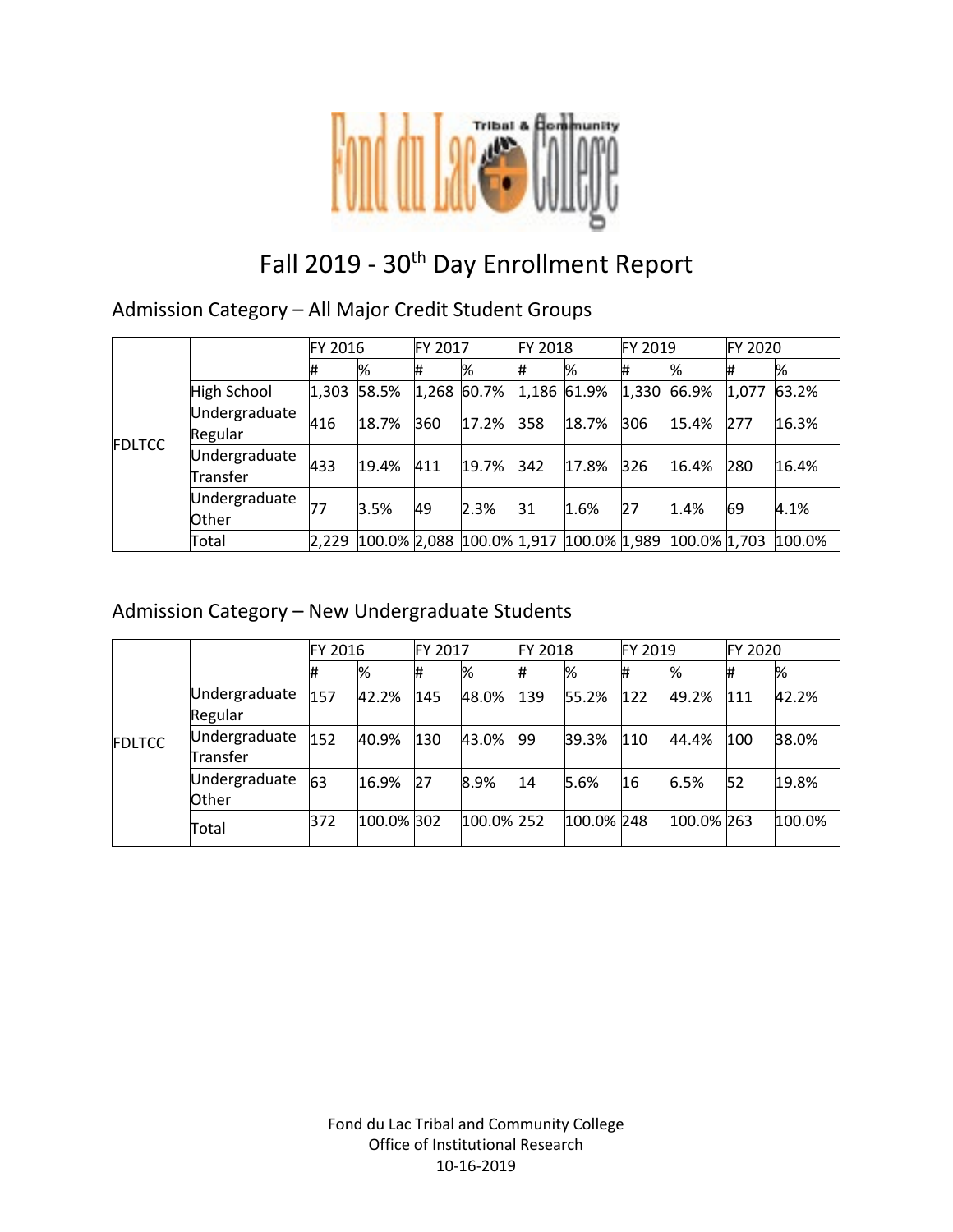|               |                               | FY 2016 |            | <b>FY 2017</b> |            | <b>FY 2018</b> |            | FY 2019 |            | FY 2020 |        |
|---------------|-------------------------------|---------|------------|----------------|------------|----------------|------------|---------|------------|---------|--------|
| <b>FDLTCC</b> |                               | #       | %          | #              | %          | #              | %          | #       | %          | #       | %      |
|               | Undergraduate<br>Regular      | 259     | 46.8%      | 215            | 41.5%      | 219            | 45.7%      | 184     | 44.8%      | 166     | 45.7%  |
|               | Undergraduate<br>Transfer     | 281     | 50.8%      | 281            | 54.2%      | 243            | 50.7%      | 216     | 52.6%      | 180     | 49.6%  |
|               | Undergraduate<br><b>Other</b> | 13      | 2.4%       | 22             | 4.2%       | 17             | 3.5%       | 11      | 2.7%       | 17      | 4.7%   |
|               | Total                         | 553     | 100.0% 518 |                | 100.0% 479 |                | 100.0% 411 |         | 100.0% 363 |         | 100.0% |

# Admission Category – Returning Undergraduate Students

# Race and Ethnicity – Undergraduate Students

|               |                                              | FY 2016        |        | FY 2017 |            | FY 2018 |        | FY 2019 |                          | FY 2020 |        |
|---------------|----------------------------------------------|----------------|--------|---------|------------|---------|--------|---------|--------------------------|---------|--------|
|               |                                              | #              | %      | #       | %          | #       | %      | #       | %                        | #       | %      |
| <b>FDLTCC</b> | American<br>Indian or<br>Alaskan Native      | 165            | 17.8%  | 132     | 16.1%      | 139     | 19.0%  | 103     | 15.6%                    | 112     | 17.9%  |
|               | Nonresident<br>Alien                         | $\overline{2}$ | 0.2%   |         |            |         |        |         | $\overline{\phantom{a}}$ | 1       | 0.2%   |
|               | Asian                                        | 4              | 0.4%   | 7       | 0.9%       | 7       | 1.0%   | 7       | 1.1%                     | 6       | 1.0%   |
|               | <b>Native</b><br>Hawaiian or<br>Other People |                |        |         |            | 2       | 0.3%   | 2       | 0.3%                     |         |        |
|               | Black or African 64<br>American              |                | 6.9%   | 69      | 8.4%       | 52      | 7.1%   | 65      | 9.9%                     | 67      | 10.7%  |
|               | Hispanic of<br>Any Race                      | 29             | 3.1%   | 24      | 2.9%       | 24      | 3.3%   | 32      | 4.9%                     | 26      | 4.2%   |
|               | White                                        | 578            | 62.4%  | 498     | 60.7%      | 426     | 58.3%  | 377     | 57.2%                    | 357     | 57.0%  |
|               | Two or More<br>Races                         | 76             | 8.2%   | 84      | 10.2%      | 79      | 10.8%  | 72      | 10.9%                    | 53      | 8.5%   |
|               | Unknown Race<br>and Ethnicity                | l8             | 0.9%   | 6       | 0.7%       | 2       | 0.3%   | I1      | 0.2%                     | 4       | 0.6%   |
|               | Total                                        | 926            | 100.0% | 820     | 100.0% 731 |         | 100.0% | 659     | 100.0% 626               |         | 100.0% |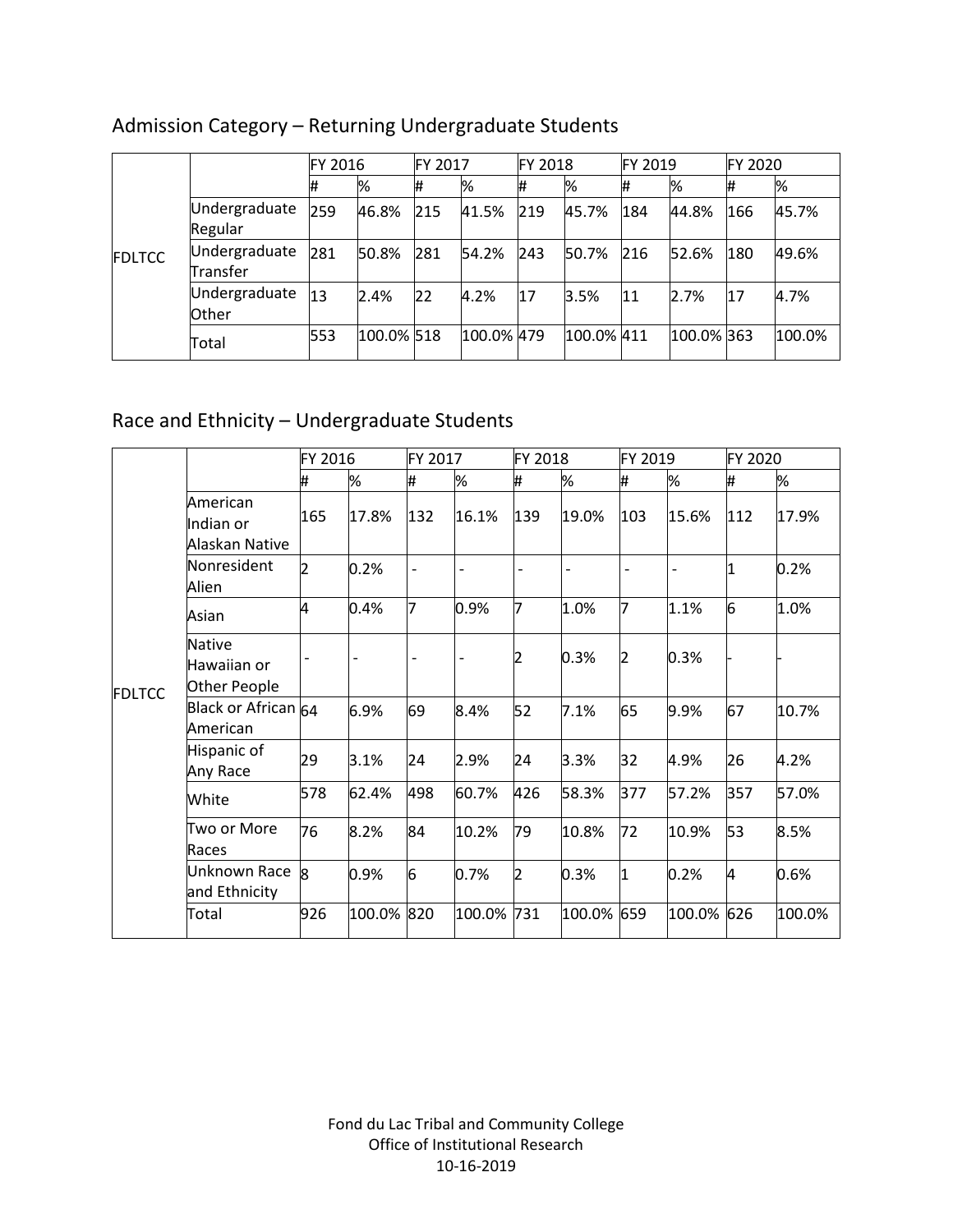|                |                | FY 2016 |            | FY 2017 |            | <b>FY 2018</b> |            | <b>FY 2019</b>                                                                      |            | FY 2020 |        |
|----------------|----------------|---------|------------|---------|------------|----------------|------------|-------------------------------------------------------------------------------------|------------|---------|--------|
|                |                | Ħ,      | %          | #       | %          | ₩              | %          | ₩                                                                                   | %          | #       | %      |
| <b>IFDLTCC</b> | Yes            | 712     | 76.9%      | 632     | 77.1%      | 591            | 80.8%      | 516                                                                                 | 78.3%      | 471     | 75.2%  |
|                | No.            | 110     | 11.9%      | 127     | 15.5%      | 89             | 12.2%      | 76                                                                                  | 11.5%      | 90      | 14.4%  |
|                | Unknown 104    |         | 11.2%      | 61      | 7.4%       | 51             | 7.0%       | 67                                                                                  | 10.2%      | 65      | 10.4%  |
|                | Total          | 926     | 100.0% 820 |         | 100.0% 731 |                | 100.0% 659 |                                                                                     | 100.0% 626 |         | 100.0% |
|                | Yes            | 89,795  | 58.8%      | 84,778  | 57.8%      | 82,496         | 58.2%      | 78,598                                                                              | 57.5%      | 75,921  | 57.8%  |
| Minn.<br>State | <b>No</b>      | 34,943  | 22.9%      | 34,027  | 23.2%      | 31,727         | 22.4%      | 29,770                                                                              | 21.8%      | 29,507  | 22.5%  |
| System         | Unknown 28,103 |         | 18.4%      | 27,959  | 19.1%      | 27,537         | 19.4%      | 28,430                                                                              | 20.8%      | 25,991  | 19.8%  |
|                | Total          |         |            |         |            |                |            | 152,841  100.0%  146,764  100.0%  141,760  100.0%  136,798  100.0%  131,419  100.0% |            |         |        |

### Underrepresented – Undergraduate Students

# Student Load – Full/Part Time Undergraduate Students

|                          |                 | FY 2016 |            | FY 2017 |            | FY 2018                                                                    |            | FY 2019 |        | FY 2020 |        |
|--------------------------|-----------------|---------|------------|---------|------------|----------------------------------------------------------------------------|------------|---------|--------|---------|--------|
|                          |                 | #       | %          | #       | %          | #                                                                          | %          | #       | %      | #       | %      |
| <b>FDLTCC</b>            | Full Time 548   |         | 59.2%      | 463     | 56.5%      | 436                                                                        | 59.6%      | 390     | 59.2%  | 354     | 56.5%  |
|                          | Part<br>Time    | 378     | 40.8%      | 357     | 43.5%      | 295                                                                        | 40.4%      | 269     | 40.8%  | 272     | 43.5%  |
|                          | Total           | 926     | 100.0% 820 |         | 100.0% 731 |                                                                            | 100.0% 659 |         | 100.0% | 626     | 100.0% |
|                          | Full Time84,832 |         | 55.5%      | 82,321  | 56.1%      | 79,879                                                                     | 56.3%      | 77,234  | 56.5%  | 74,005  | 56.3%  |
| Minn.<br>State<br>System | Part<br>Time    | 68,009  | 44.5%      | 64,443  | 43.9%      | 61,881                                                                     | 43.7%      | 59,564  | 43.5%  | 57,414  | 43.7%  |
|                          | Total           |         |            |         |            | 152,841 100.0% 146,764 100.0% 141,760 100.0% 136,798 100.0% 131,419 100.0% |            |         |        |         |        |

*\*\*\*All data are from the fall 30th Day Minn. State Enrollment Analytic Tool\*\*\**